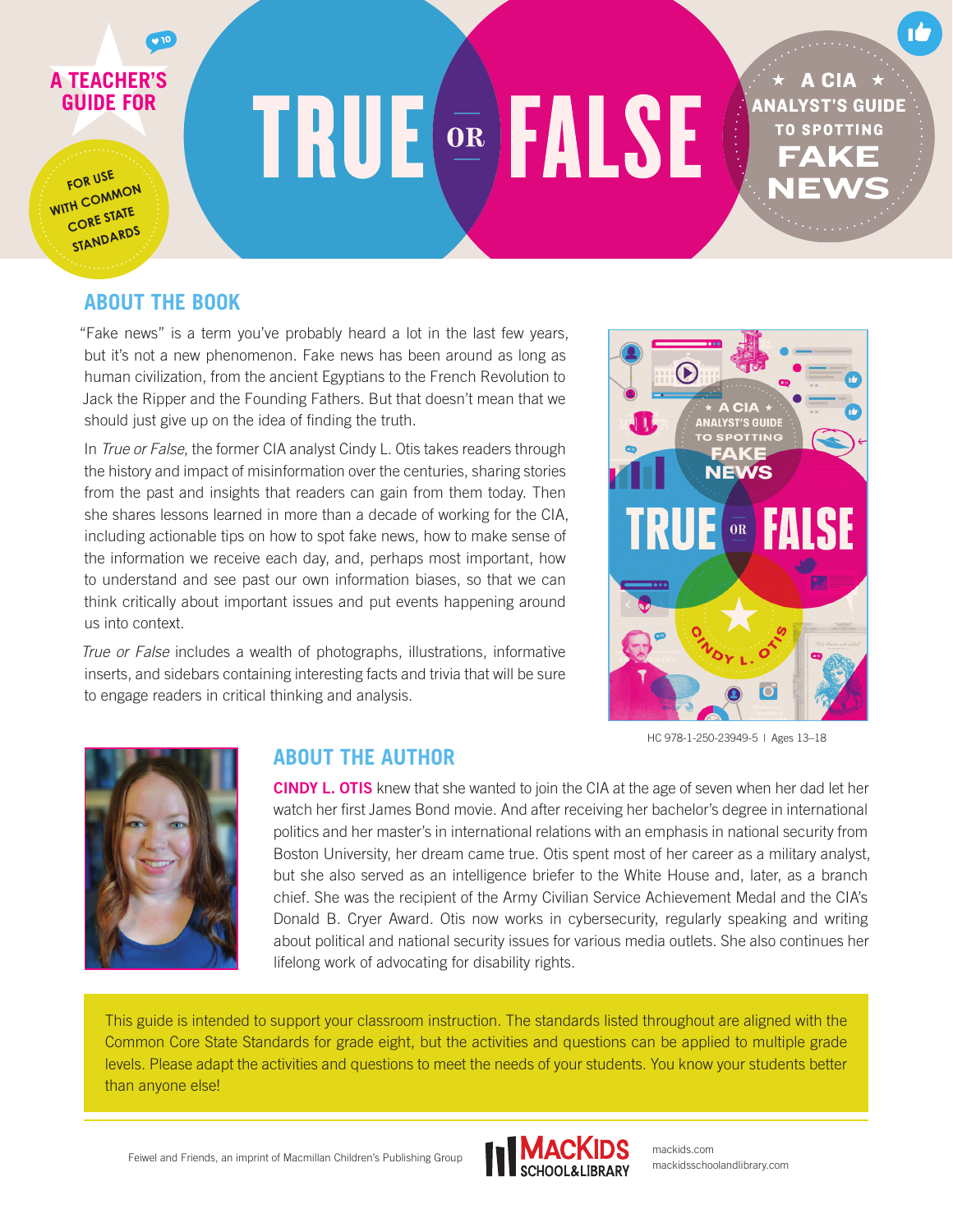### **BEFORE READING**

**1.** In the introduction of the book, Otis argues that "the difference between [journalism/news media] and fake news is their intent. Legitimate media is trying to inform you. Fake news is trying to deceive you" (page xiv). Reflect on her thoughts by defining the terms "journalism/news media" and "fake news." Then explain whether or not you agree with her argument. Are journalists trying to inform you? Is fake news trying to deceive you?

CCSS.RL.8.2 Determine a theme or central idea of a text and analyze its development over the course of the text, including its relationship to the characters, setting, and plot; provide an objective summary of the text.

**2.** On page 145, Otis lists "The Top Ten Fake News Stories from the Election." Before you read the book, make a chart of the stories and evaluate whether you saw them in the news and whether you thought they were legitimate news stories or fake news. Add another column to reflect on why you thought that these stories were true or false.

CCSS.RH.6-8.8 Distinguish among fact, opinion, and reasoned judgment in a text.

CCSS.RH.6-8.7 Integrate visual information (e.g., in charts, graphs, photographs, videos, or maps) with other information in print and digital texts.

### **DURING READING**

**1.** As Otis reflects in chapter 1 when discussing Jack the Ripper, "Even though the media had a responsibility to report on topics of interest to the public, it is clear from the ways newspapers manipulated the facts in their stories, spun up conspiracy theories, and built on existing anti-Semitism that their main concern was making money" (page 10). For Otis, this is the opposite of what the media should be doing when presenting news to the public. What was the impact of this choice made by newspapers on the ability to solve the Jack the Ripper murders?

CCSS.RI.8.6 Determine an author's point of view or purpose in a text and analyze how the author acknowledges and responds to conflicting evidence or viewpoints.

**2.** In chapter 2 we learn that when Procopius attacked Theodora in his book *The Secret History*, he took "The same approach trolls on the internet take today against their female targets" (page 19). Using evidence from the text and evidence from contemporary media attacks against women, defend Otis's claim.

CCSS.RI.8.1 Cite the textual evidence that most strongly supports an analysis of what the text says explicitly as well as inferences drawn from the text.

- **3.** What was the impact of the invention of the printing press on media and sharing the news? CCSS.RI.8.3 Analyze how a text makes connections among and distinctions between individuals, ideas, or events (e.g., through comparisons, analogies, or categories).
- **4.** In chapter 3, Otis argues that "the pamphlet wars between Marie and Louis XIII show us that fake news is most effective when it is written with certain audiences in mind" (page 28). Why is the audience key for the success of fake news?

CCSS.RI.8.2 Determine a central idea of a text and analyze its development over the course of the text, including its relationship to supporting ideas; provide an objective summary of the text.

**5.** According to Otis, fake news impacted the founding of the United States. Using evidence from the text, determine whether her reasoning on this claim is sound.

CCSS.RI.8.8 Delineate and evaluate the argument and specific claims in a text, assessing whether the reasoning is sound and the evidence is relevant and sufficient; recognize when irrelevant evidence is introduced.

**6.** Define "satire" and "fake news" and compare and contrast their meanings with a Venn diagram.

CCSS.RI.8.4 Determine the meaning of words and phrases as they are used in a text, including figurative, connotative, and technical meanings; analyze the impact of specific word choices on meaning and tone, including analogies or allusions to other texts.

**7.** Why was the Associated Press created and what is its role in news coverage today?

CCSS.RI.8.1 Cite the textual evidence that most strongly supports an analysis of what the text says explicitly as well as inferences drawn from the text.

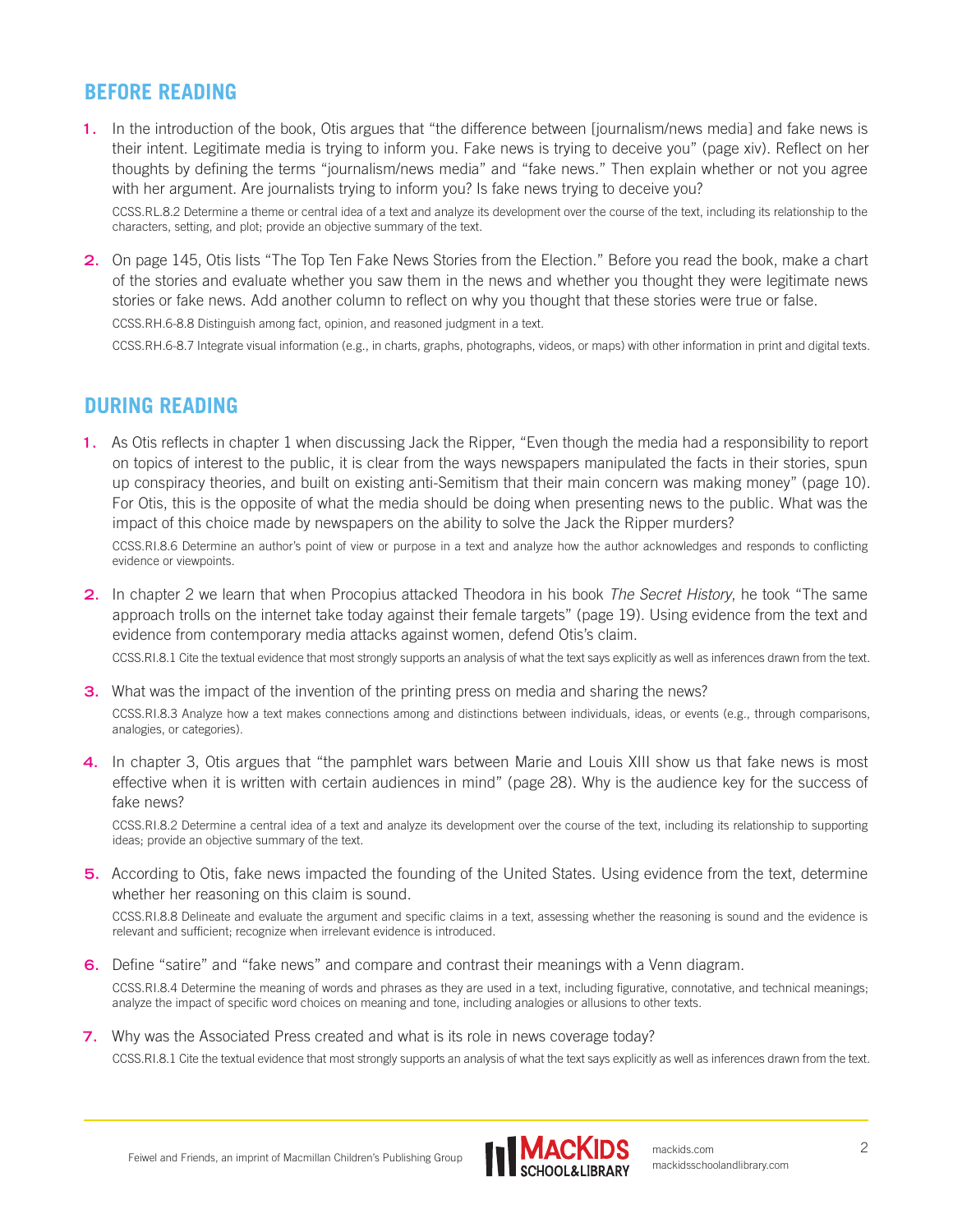### **DURING READING (CONTINUED)**

**8.** Define yellow journalism and its impact on global events, including the Spanish-American War.

CCSS.RI.8.4 Determine the meaning of words and phrases as they are used in a text, including figurative, connotative, and technical meanings; analyze the impact of specific word choices on meaning and tone, including analogies or allusions to other texts.

**9.** What was the impact of Adolf Hitler referring to press that was critical of the Nazis as *Lügenpresse* ("lying press")? Does this type of manipulation of the news happen today or is it only part of the past?

CCSS.RI.8.6 Determine an author's point of view or purpose in a text and analyze how the author acknowledges and responds to conflicting evidence or viewpoints.

**10.** How has the United States used fake news to spread disinformation and negatively impact our enemies?

CCSS.RI.8.7 Evaluate the advantages and disadvantages of using different mediums (e.g., print or digital text, video, multimedia) to present a particular topic or idea.

**11.** What are bots, and how have they impacted the spread of fake news on social media?

CCSS.RI.8.4 Determine the meaning of words and phrases as they are used in a text, including figurative, connotative, and technical meanings; analyze the impact of specific word choices on meaning and tone, including analogies or allusions to other texts.

- **12.** How has fake news impacted American politics and US elections? CCSS.RI.8.1 Cite the textual evidence that most strongly supports an analysis of what the text says explicitly as well as inferences drawn from the text.
- **13.** What is cognitive dissonance, and how does it impact a reader's ability to determine whether news is legitimate or fake?

CCSS.RI.8.3 Analyze how a text makes connections among and distinctions between individuals, ideas, or events (e.g., through comparisons, analogies, or categories).

## **AFTER READING**

- **1.** Before reading this book, you were asked to reflect on the definitions of "journalism/news media" and "fake news." Then you explained whether or not you agreed with Otis's argument. Are journalists trying to inform you? Is fake news trying to deceive you? Now that you've finished, reflect on your original thoughts.
- **2.** After reading Otis's book, do you still have the same understanding of these terms or has your thinking changed? Do you agree or disagree with her central idea that journalists are trying to inform whereas fake news is meant to deceive? Summarize Otis's claim and the evidence she used to defend this claim.

CCSS.RI.8.2 Determine a central idea of a text and analyze its development over the course of the text, including its relationship to supporting ideas; provide an objective summary of the text.

**3.** In chapter 9, Otis explains, "Big Tobacco needed to get the media on board. Yes, thousands of scientists agreed that smoking caused cancer, but there were a few scientists who did not. These scientists needed to be heard, the company said; there were two sides to the debate, and journalists were not doing their job by providing information objectively if they did not report both, even if the evidence on one side was overwhelming" (page 96). This was happening in the 1950s, but does it still happen today? Research a current event and determine if both sides of the argument should be covered or if a one-sided approach is more honest when trying to inform the public.

CCSS.RI.8.9 Analyze a case in which two or more texts provide conflicting information on the same topic and identify where the texts disagree on matters of fact or interpretation.

**4.** Using a free online infographic maker (like **[Canva](https://www.canva.com/tools/infographic-maker-v1/)**), design an infographic that informs the reader of how to spot fake news. Be sure to use evidence from the text to support your thinking and provide visuals to engage the reader.

CCSS.RI.8.2 Determine a central idea of a text and analyze its development over the course of the text, including its relationship to supporting ideas; provide an objective summary of the text.